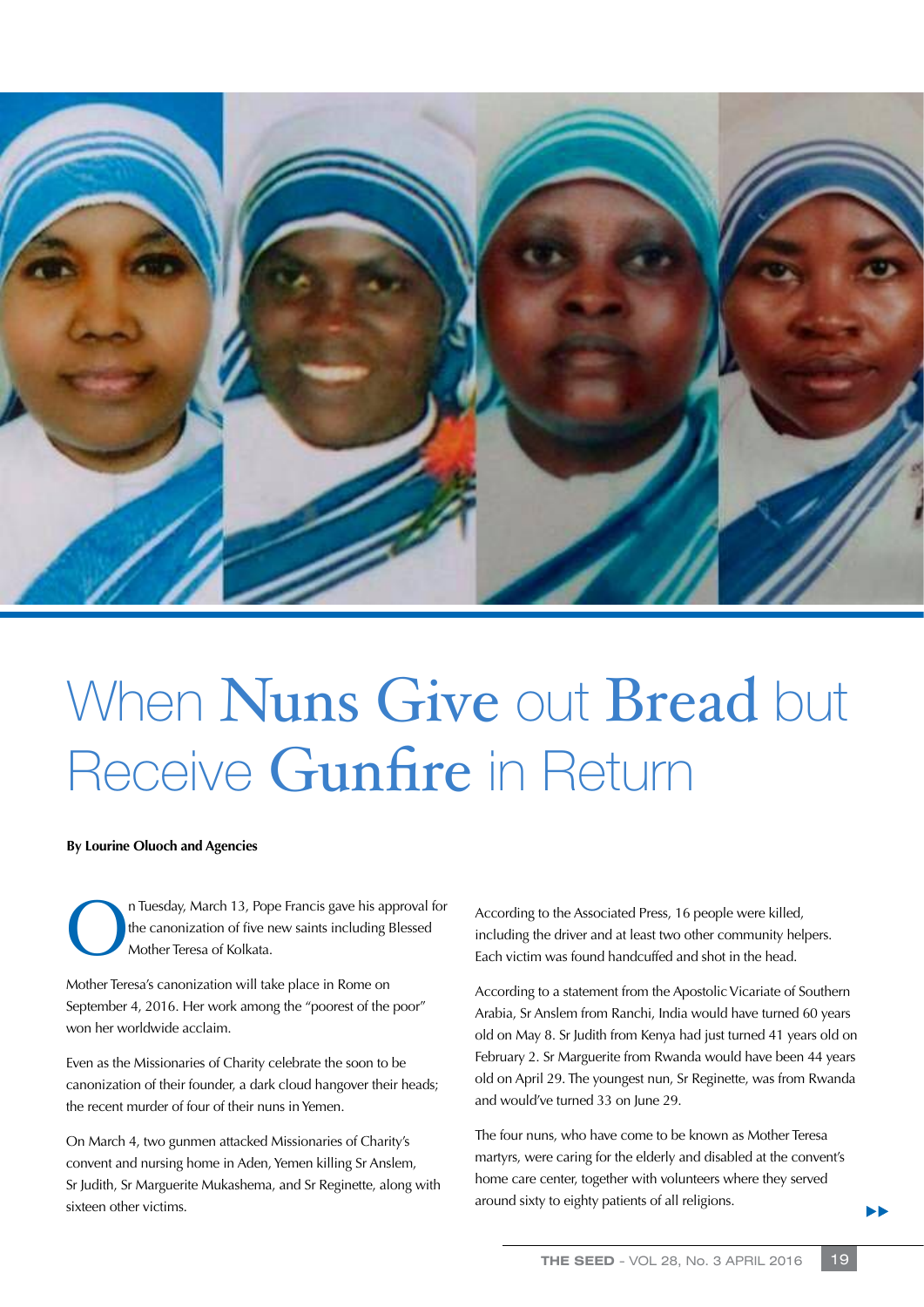"They were serving all poor people irrespective of their religion. Their duty was to help the poor," a representative from the Apostolic Vicariate of Southern Arabia told CNA.

On March 6, following his Angelus address, Pope Francis prayed for Mother Teresa to accompany in heaven, the four Missionaries of Charity murdered in Yemen.

"I express my closeness to the Missionaries of Charity for the great loss that has affected them two days ago with the killing of four sisters in Aden, Yemen, where they were assisting the elderly."

"I pray for them, for the other people killed in the attack, and for their family members," the Pope said.

An earlier message signed by the Vatican Secretary of State, Cardinal Pietro Parolin, said the Holy Father was "shocked and profoundly saddened to learn of the killing of four Missionaries of Charity and twelve others at a home for the elderly in Aden."

"He prays that this pointless slaughter will awaken consciences, lead to a change of heart, and inspire all parties to lay down their arms and take up the path of dialogue."

"In the name of God, he calls upon all parties in the present conflict to renounce violence, and to renew their commitment to the people of Yemen, particularly those most in need, whom the Sisters and their helpers sought to serve. Upon everyone suffering from this violence, the Holy Father invokes God's blessing, and in a special way extends to the Missionaries of Charity his prayerful sympathy and solidarity," the statement said.

"The nuns will be remembered as martyrs," Bishop Smaragde Mbonyintege of Rwanda told Rwanda's *The New Times*.

Two of the deceased nuns were from Rwanda: Sr Marguerite Mukashema, was from Kivumu Parish in Kabgayi Diocese while Sr Reginette was from Janja Parish, Ruhengeri Diocese,

"We were informed of their deaths by the Apostolic Nuncio. We deeply regret their deaths but stay proud for their sacrifice that resulted in deaths. We consider them martyrs and they are," he said on March 7.

"They have set a good example of selflessness, serving in such an unsafe country. That spirit compelled them to stay for the sake of others though they could have left," Bishop Mbonyintege said.

Leaders of the Catholic Church on the Arabian Peninsula on the other hand expressed dismay at the indifference world opinion has shown in response to the murder of nuns in Yemen.

In an interview with international Catholic charity Aid to the Church in Need, Bishop Camillo Ballin, who is responsible for the northern part of the region, said: "No one has lifted a finger. It doesn't interest anyone when it is Christianity that is under attack.



"Live within in your means and give the excess that God has blessed you with to help the less fortunate. You can put this quote into action by putting a budget and giving plan in place."

## Blessed Mother Teresa of Calcutta



*"They have set a good example of selflessness, serving in such an unsafe country," Bishop Smaragde Mbonyintege of the Catholic Diocese of Kabgayi, Rwanda*